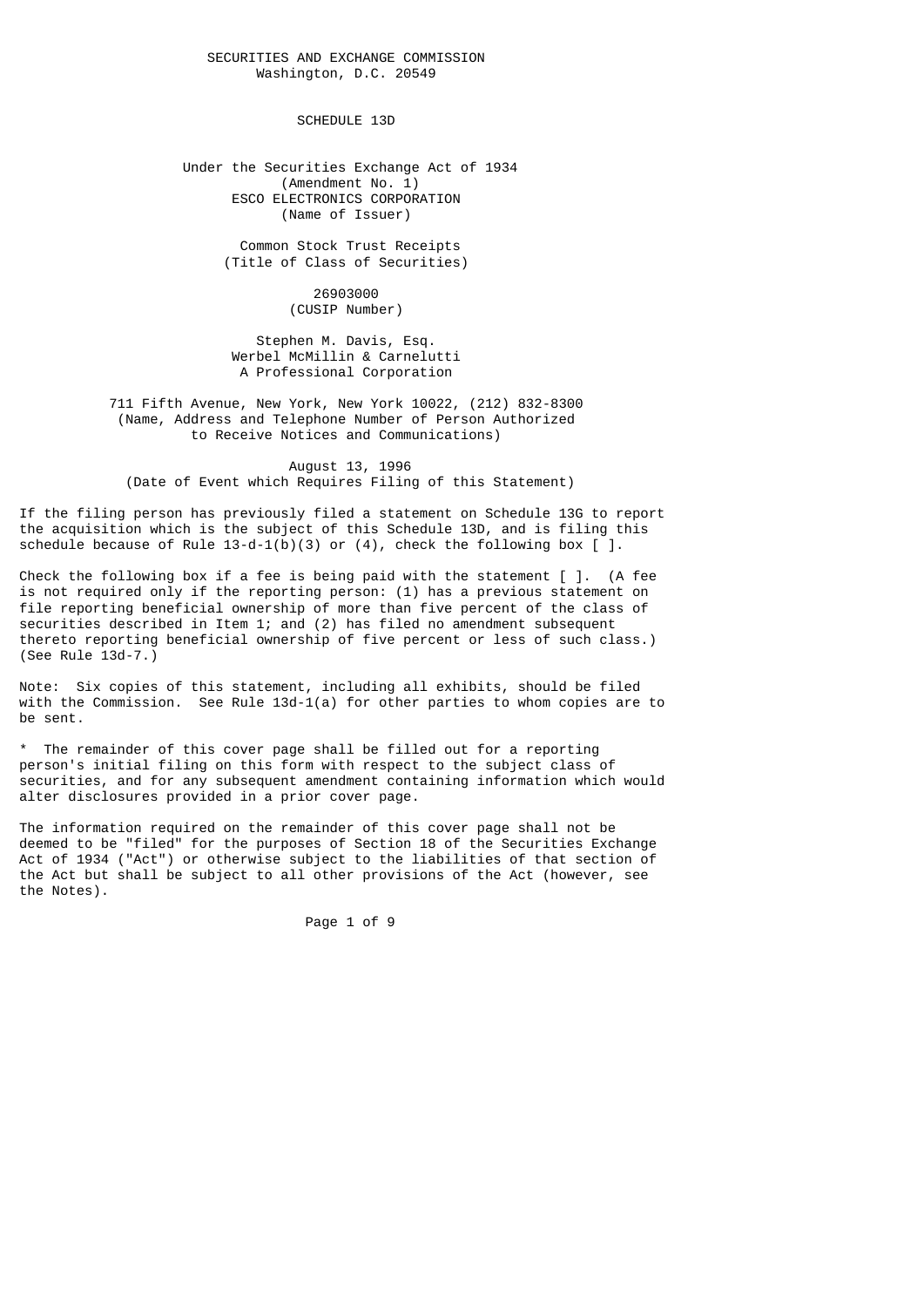| --------------------<br>CUSIP No. 26903000                                                                                         | <u>.</u><br>Page 2 of 9 Pages |
|------------------------------------------------------------------------------------------------------------------------------------|-------------------------------|
| .                                                                                                                                  |                               |
| NAME OF REPORTING PERSON - S.S. OR I.R.S. IDENTIFICATION NO. OF ABOVE<br>1<br><b>PERSON</b><br>The SC Fundamental Value Fund, L.P. |                               |
| CHECK THE APPROPRIATE BOX IF A MEMBER OF A GROUP*<br>2<br>------------------------------------                                     | $(a)$ [ ]<br>$(b)$ [ ]        |
| SEC USE ONLY<br>3<br>. <u>.</u> .                                                                                                  |                               |
| SOURCE OF FUNDS*<br>4<br>N/A<br><u>.</u>                                                                                           | <u>.</u>                      |
| CHECK BOX IF DISCLOSURE OF LEGAL PROCEEDINGS IS REQUIRED<br>5<br>PURSUANT TO ITEMS 2(d) or 2(E)<br>-------------------------       | t J                           |
| CITIZENSHIP OR PLACE OF ORGANIZATION<br>6.<br>Delaware                                                                             |                               |
| NUMBER OF SHARES BENEFICIALLY OWNED BY EACH REPORTING PERSON WITH                                                                  |                               |
| SOLE VOTING POWER<br>7<br>0<br>. <u>.</u>                                                                                          |                               |
| SHARED VOTING POWER<br>8<br>322,400<br>.                                                                                           |                               |
| SOLE DISPOSITIVE POWER<br>9<br>$\bullet$ 0                                                                                         |                               |
| 10 SHARED DISPOSITIVE POWER<br>322,400                                                                                             |                               |
| -----------------------------------<br>11 AGGREGATE AMOUNT BENEFICIALLY OWNED BY EACH REPORTING PERSON<br>322,400                  |                               |
| ----------------------------<br>12 CHECK BOX IF THE AGGREGATE AMOUNT IN ROW (11) EXCLUDES<br>CERTAIN SHARES*                       | $\Box$                        |
| PERCENT OF CLASS REPRESENTED BY AMOUNT IN ROW (11)<br>13 -<br>2.8%                                                                 |                               |
| . <u>.</u><br>TYPE OF REPORTING PERSON*<br>14<br>PN                                                                                |                               |
| *SEE INSTRUCTIONS BELOW BEFORE FILLING OUT!                                                                                        |                               |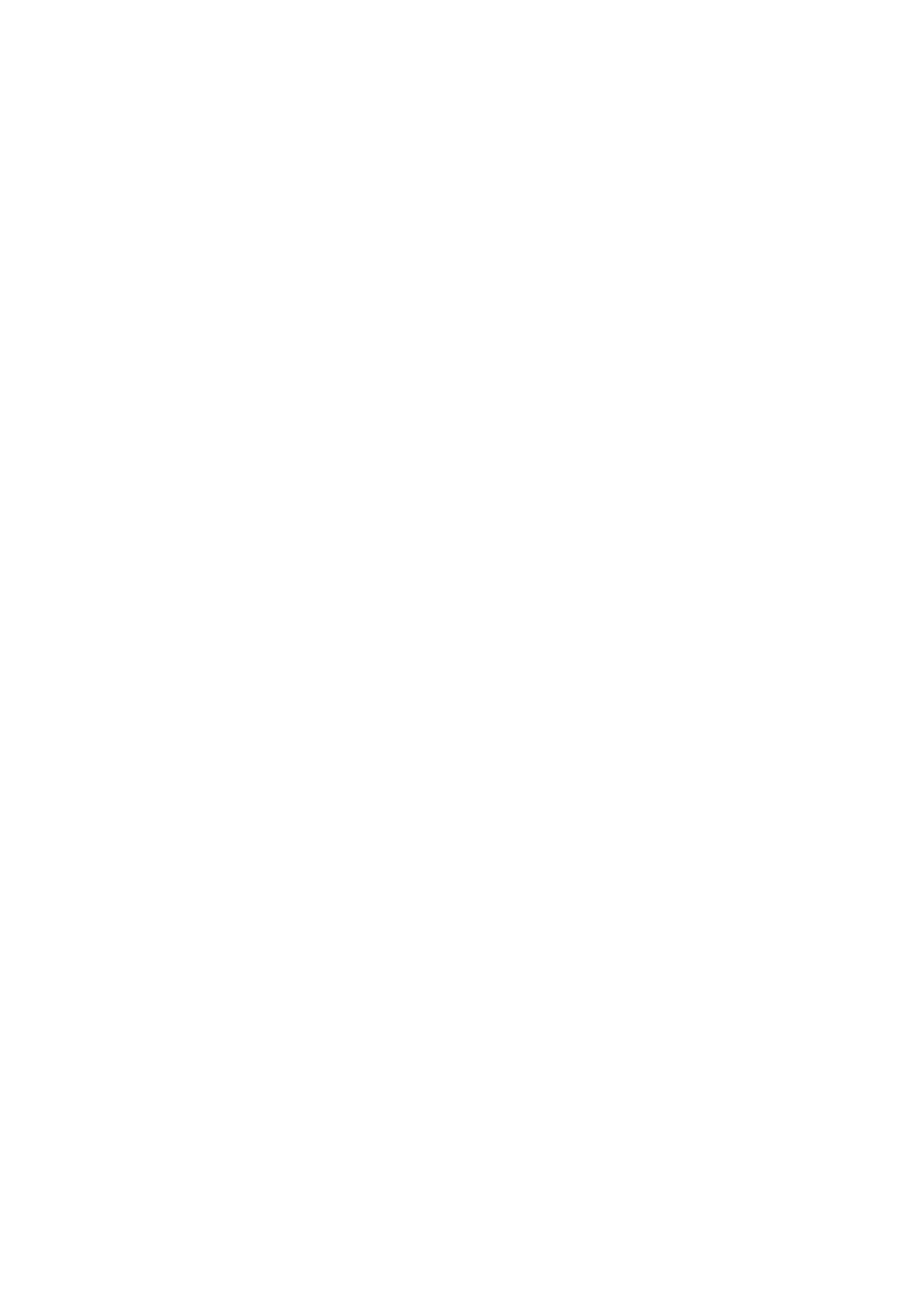| <u>.</u><br>CUSIP No. 26903000                                                                                                                                        | <u>.</u><br>Page 3 of 9 Pages         |
|-----------------------------------------------------------------------------------------------------------------------------------------------------------------------|---------------------------------------|
| . <u>.</u>                                                                                                                                                            |                                       |
| NAME OF REPORTING PERSON - S.S. OR I.R.S. IDENTIFICATION NO. OF ABOVE<br>1<br><b>PERSON</b><br>SC Fundamental Value BVI, Inc.<br>____________________________________ |                                       |
| CHECK THE APPROPRIATE BOX IF A MEMBER OF A GROUP*<br>2                                                                                                                | (a) [ ]<br>$(b)$ [ ]                  |
| SEC USE ONLY<br>3                                                                                                                                                     |                                       |
| . <u>.</u><br>SOURCE OF FUNDS*<br>4<br>N/A                                                                                                                            | <u> - - - - - - - - - - - - - - -</u> |
| CHECK BOX IF DISCLOSURE OF LEGAL PROCEEDINGS IS REQUIRED<br>5<br>PURSUANT TO ITEMS 2(d) or 2(E)                                                                       | LΙ                                    |
| CITIZENSHIP OR PLACE OF ORGANIZATION<br>6<br>Delaware                                                                                                                 |                                       |
| NUMBER OF SHARES BENEFICIALLY OWNED BY EACH REPORTING PERSON WITH                                                                                                     |                                       |
| 7<br>SOLE VOTING POWER<br>0                                                                                                                                           |                                       |
| SHARED VOTING POWER<br>8<br>0                                                                                                                                         |                                       |
| SOLE DISPOSITIVE POWER<br>9<br>0                                                                                                                                      |                                       |
| 10 SHARED DISPOSITIVE POWER<br>0                                                                                                                                      |                                       |
| -------------------------------<br>11 AGGREGATE AMOUNT BENEFICIALLY OWNED BY EACH REPORTING PERSON<br>0                                                               | <u>.</u>                              |
| 12 CHECK BOX IF THE AGGREGATE AMOUNT IN ROW (11) EXCLUDES<br>CERTAIN SHARES*                                                                                          | $\begin{bmatrix} 1 \end{bmatrix}$     |
| 13 PERCENT OF CLASS REPRESENTED BY AMOUNT IN ROW (11)<br>0%                                                                                                           |                                       |
| TYPE OF REPORTING PERSON*<br>14<br>CO.                                                                                                                                |                                       |
| *SEE INSTRUCTIONS BELOW BEFORE FILLING OUT!                                                                                                                           | ======================                |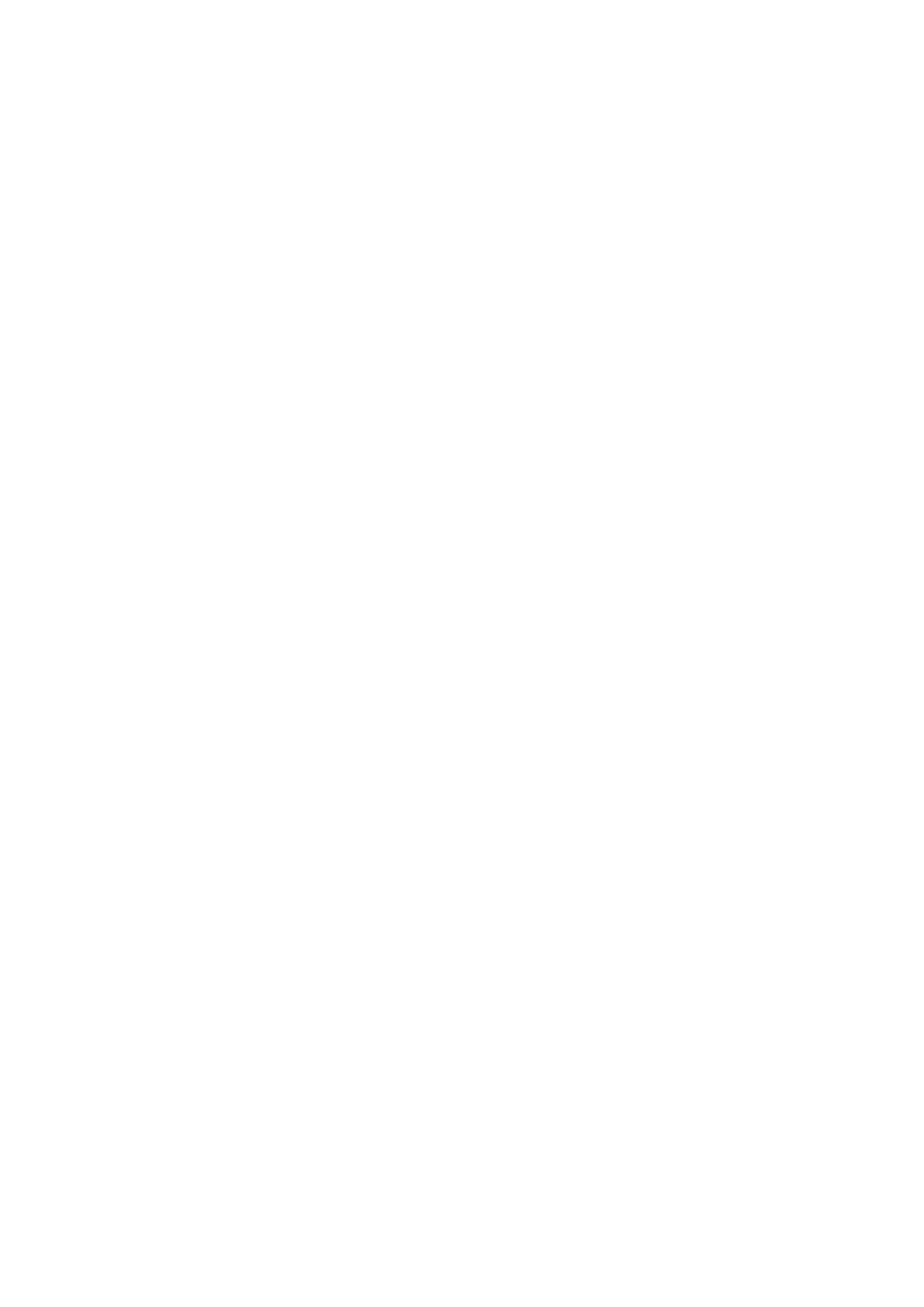| CUSIP No. 26903000<br><u>.</u>                                                                                     | <u>.</u><br>Page 4 of 9 Pages |
|--------------------------------------------------------------------------------------------------------------------|-------------------------------|
| NAME OF REPORTING PERSON - S.S. OR I.R.S. IDENTIFICATION NO. OF ABOVE<br>1<br><b>PERSON</b><br>SC Fundamental Inc. |                               |
| .<br>2 CHECK THE APPROPRIATE BOX IF A MEMBER OF A GROUP*                                                           | (a) [ ]<br>$(b)$ [ ]          |
| SEC USE ONLY<br>3                                                                                                  |                               |
| SOURCE OF FUNDS*<br>4<br>N/A                                                                                       |                               |
| CHECK BOX IF DISCLOSURE OF LEGAL PROCEEDINGS IS REQUIRED<br>5.<br>PURSUANT TO ITEMS $2(d)$ or $2(E)$<br><u></u>    | $\perp$                       |
| CITIZENSHIP OR PLACE OF ORGANIZATION<br>6<br>Delaware                                                              |                               |
| NUMBER OF SHARES BENEFICIALLY OWNED BY EACH REPORTING PERSON WITH                                                  |                               |
| SOLE VOTING POWER<br>7<br>0                                                                                        |                               |
| 8<br>SHARED VOTING POWER<br>322,400                                                                                |                               |
| <u>.</u><br>SOLE DISPOSITIVE POWER<br>9<br>$\bullet$                                                               |                               |
| 10 SHARED DISPOSITIVE POWER<br>322,400                                                                             |                               |
| 11 AGGREGATE AMOUNT BENEFICIALLY OWNED BY EACH REPORTING PERSON<br>322,400                                         |                               |
| 12 CHECK BOX IF THE AGGREGATE AMOUNT IN ROW (11) EXCLUDES<br>CERTAIN SHARES*                                       | $\Box$                        |
| PERCENT OF CLASS REPRESENTED BY AMOUNT IN ROW (11)<br>13 -<br>2.8%                                                 |                               |
| .<br>TYPE OF REPORTING PERSON*<br>14<br>CО                                                                         |                               |
| *SEE INSTRUCTIONS BELOW BEFORE FILLING OUT!                                                                        |                               |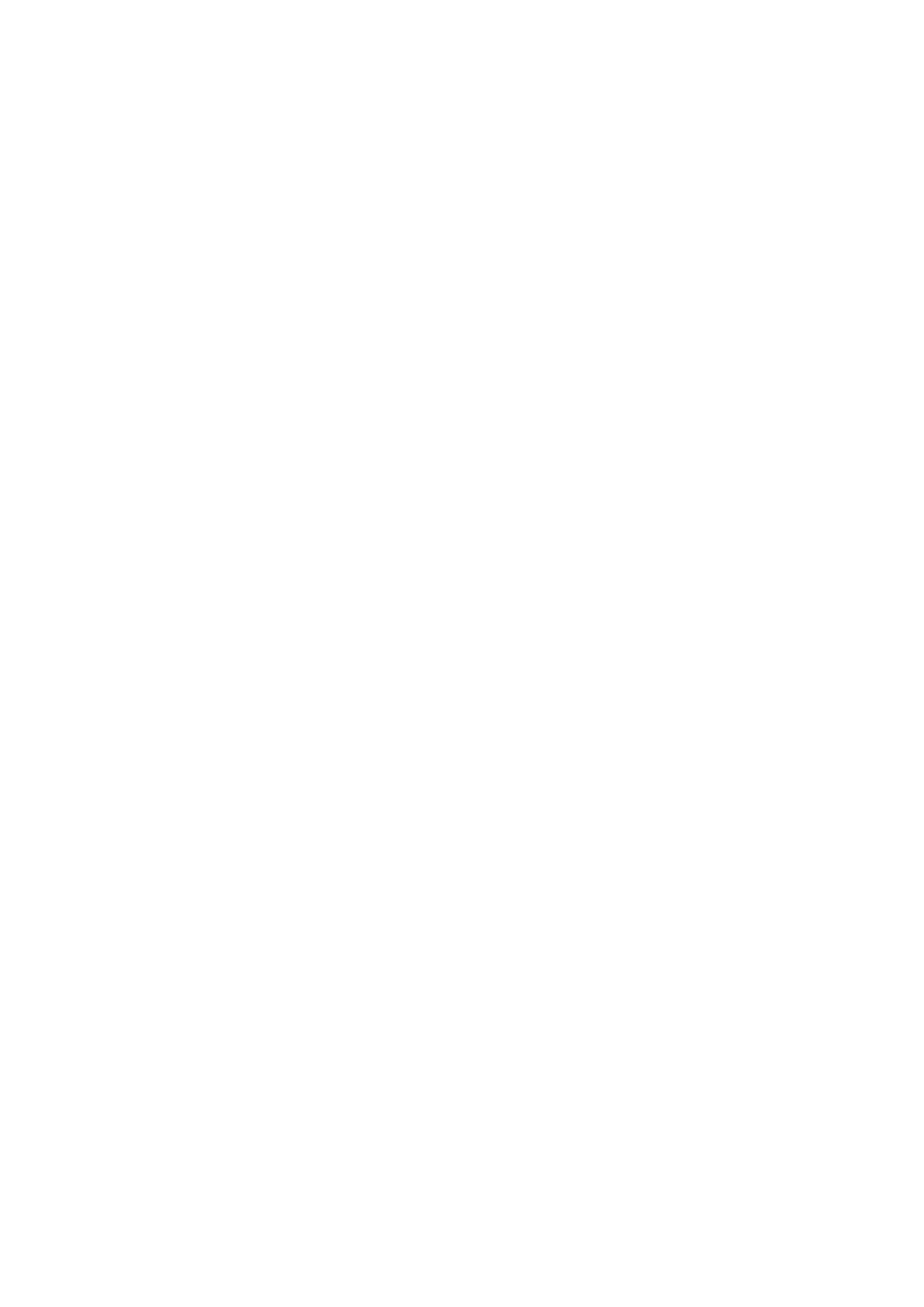| <u>.</u><br>CUSIP No. 26903000<br><u>.</u>                                                                                        |                      |        | <u>.</u><br>Page 5 of 9 Pages |
|-----------------------------------------------------------------------------------------------------------------------------------|----------------------|--------|-------------------------------|
| NAME OF REPORTING PERSON - S.S. OR I.R.S. IDENTIFICATION NO. OF ABOVE<br>1<br><b>PERSON</b><br>Gary N. Siegler                    |                      |        |                               |
| CHECK THE APPROPRIATE BOX IF A MEMBER OF A GROUP*<br>2                                                                            | (a) [ ]<br>$(b)$ [ ] |        |                               |
| --------------------------------------<br>-----------<br>SEC USE ONLY<br>З                                                        |                      |        |                               |
| SOURCE OF FUNDS*<br>4<br>N/A                                                                                                      |                      |        |                               |
| CHECK BOX IF DISCLOSURE OF LEGAL PROCEEDINGS IS REQUIRED<br>5<br>PURSUANT TO ITEMS 2(d) or 2(E)<br>_________________________<br>. |                      | t I    |                               |
| CITIZENSHIP OR PLACE OF ORGANIZATION<br>6<br>United States                                                                        |                      |        |                               |
| NUMBER OF SHARES BENEFICIALLY OWNED BY EACH REPORTING PERSON WITH                                                                 |                      |        |                               |
| SOLE VOTING POWER<br>7<br>0                                                                                                       |                      |        |                               |
| .<br>SHARED VOTING POWER<br>8<br>322,400                                                                                          |                      |        |                               |
| <u>.</u><br>SOLE DISPOSITIVE POWER<br>9<br>- 0                                                                                    |                      |        |                               |
| 10 SHARED DISPOSITIVE POWER<br>322,400                                                                                            |                      |        |                               |
| 11 AGGREGATE AMOUNT BENEFICIALLY OWNED BY EACH REPORTING PERSON<br>322,400                                                        |                      |        |                               |
| 12 CHECK BOX IF THE AGGREGATE AMOUNT IN ROW (11) EXCLUDES<br>CERTAIN SHARES*                                                      |                      | $\Box$ |                               |
| PERCENT OF CLASS REPRESENTED BY AMOUNT IN ROW (11)<br>13<br>2.8%                                                                  |                      |        |                               |
| _____________<br>TYPE OF REPORTING PERSON*<br>14<br>ΙN                                                                            |                      |        |                               |
| *SEE INSTRUCTIONS BELOW BEFORE FILLING OUT!                                                                                       |                      |        |                               |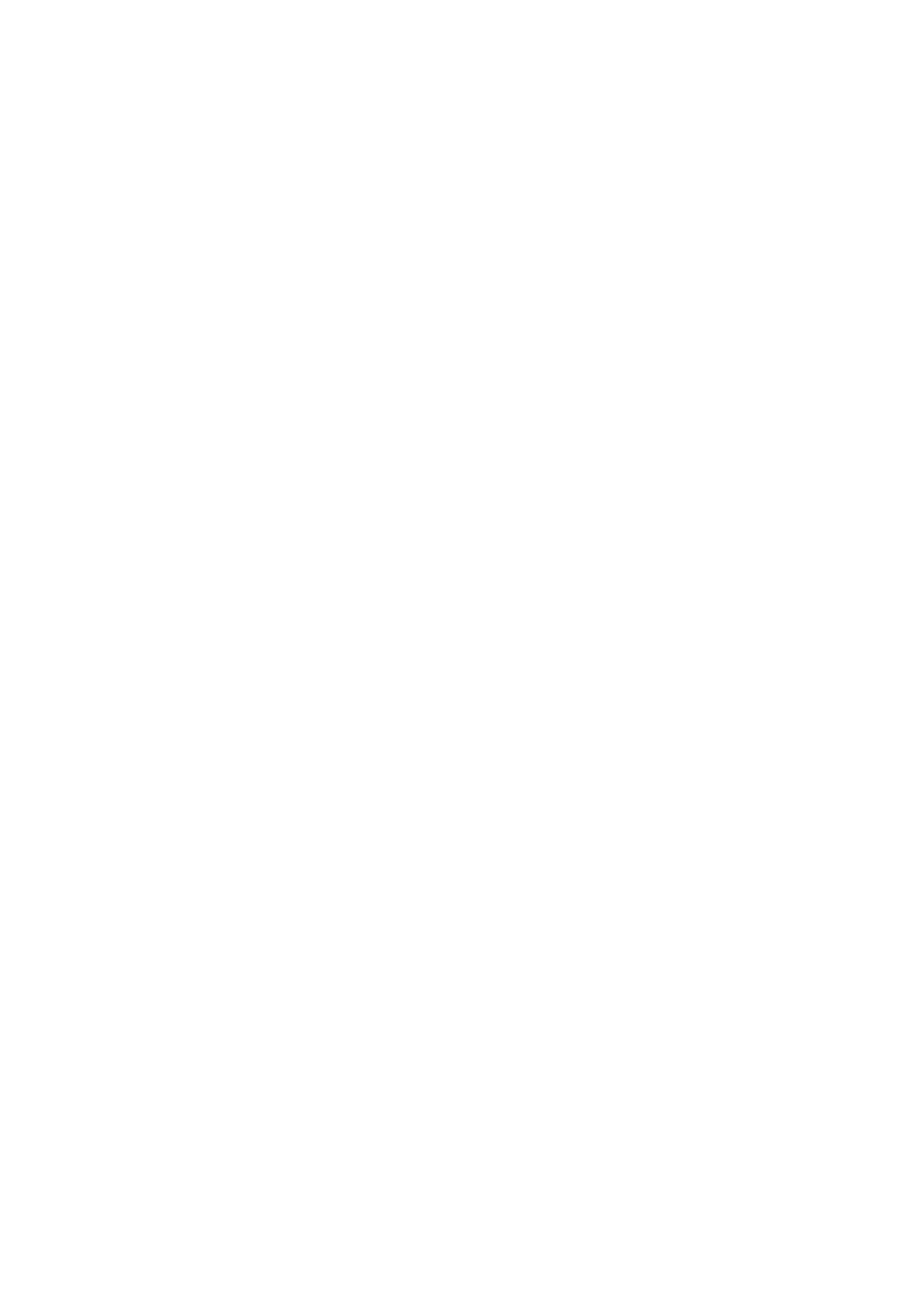| CUSIP No. 26903000<br>. <u>.</u>                                                                                           | -----------------<br>Page 6 of 9 Pages |
|----------------------------------------------------------------------------------------------------------------------------|----------------------------------------|
| NAME OF REPORTING PERSON - S.S. OR I.R.S. IDENTIFICATION NO. OF ABOVE<br>1<br><b>PERSON</b><br>Peter M. Collery            |                                        |
| 2 CHECK THE APPROPRIATE BOX IF A MEMBER OF A GROUP*                                                                        | (a) [ ]<br>$(b)$ []                    |
| SEC USE ONLY<br>3                                                                                                          |                                        |
| SOURCE OF FUNDS*<br>4<br>N/A                                                                                               |                                        |
| CHECK BOX IF DISCLOSURE OF LEGAL PROCEEDINGS IS REQUIRED<br>5<br>PURSUANT TO ITEMS 2(d) or 2(E)<br>----------------------- | $\begin{bmatrix} 1 \end{bmatrix}$      |
| CITIZENSHIP OR PLACE OF ORGANIZATION<br>6<br>United States                                                                 |                                        |
| NUMBER OF SHARES BENEFICIALLY OWNED BY EACH REPORTING PERSON WITH                                                          |                                        |
| SOLE VOTING POWER<br>$\overline{7}$<br>0                                                                                   |                                        |
| . <u>.</u><br>SHARED VOTING POWER<br>8<br>322,400                                                                          |                                        |
| <u>.</u><br><u> - - - - - - - - - - - - - - - - - -</u><br>SOLE DISPOSITIVE POWER<br>9<br>$\bullet$ 0                      |                                        |
| 10 SHARED DISPOSITIVE POWER<br>322,400                                                                                     |                                        |
| -------------------------------------<br>11 AGGREGATE AMOUNT BENEFICIALLY OWNED BY EACH REPORTING PERSON<br>322,400        |                                        |
| ----------------------------------<br>12 CHECK BOX IF THE AGGREGATE AMOUNT IN ROW (11) EXCLUDES<br>CERTAIN SHARES*         | $\Box$                                 |
| PERCENT OF CLASS REPRESENTED BY AMOUNT IN ROW (11)<br>13 -<br>2.8%                                                         |                                        |
| TYPE OF REPORTING PERSON*<br>14<br>ΙN                                                                                      |                                        |
| =========================<br>*SEE INSTRUCTIONS BELOW BEFORE FILLING OUT!                                                   |                                        |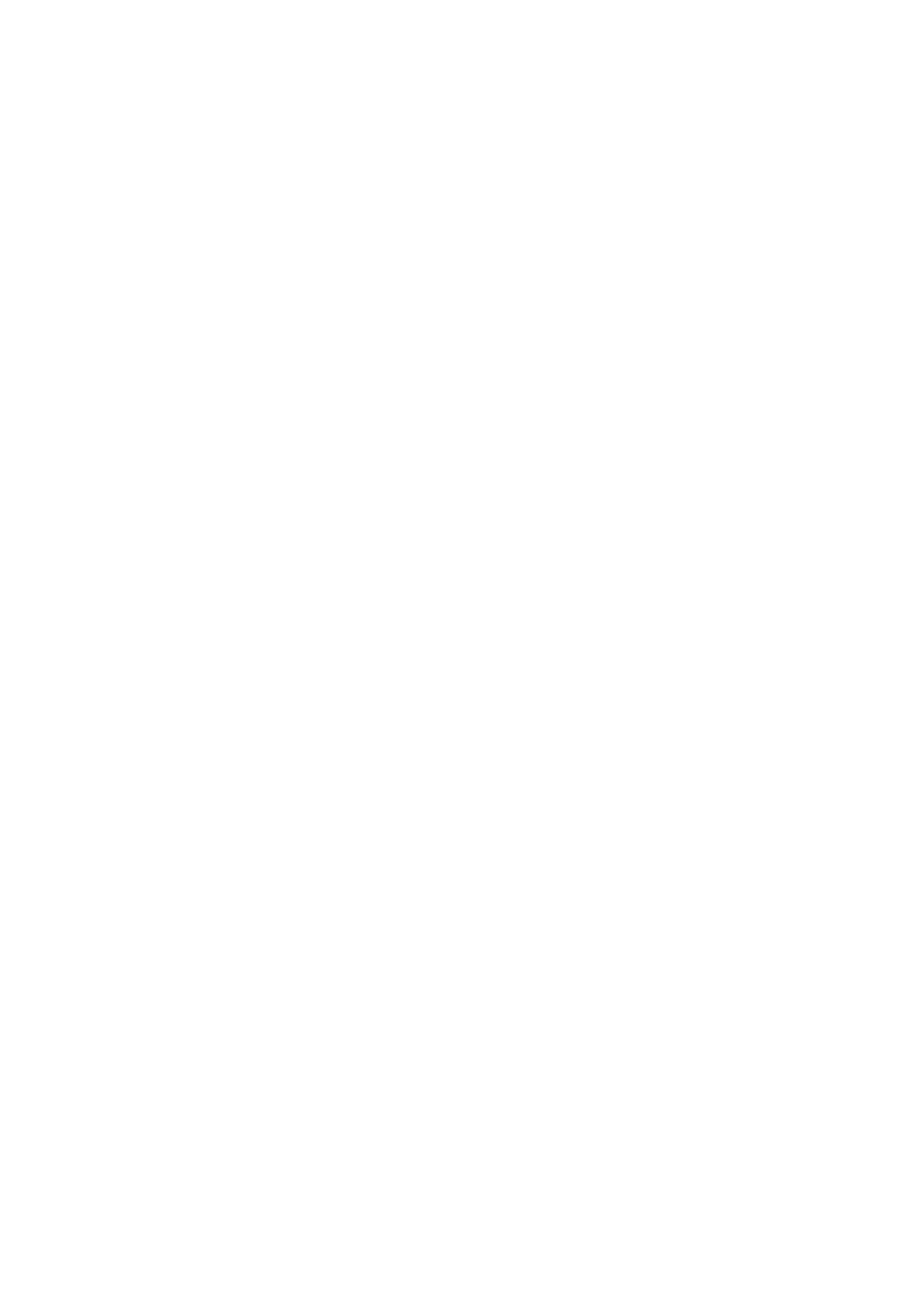### AMENDMENT NO. 1 TO THE SCHEDULE 13D

 The Reporting Persons, consisting of SC Fundamental Value Fund, L.P., SC Fundamental Inc., SC Fundamental Value BVI, Inc., Gary N. Siegler and Peter M. Collery, hereby amend their Schedule 13D relating to the Common Stock Trust Receipts of ESCO Electronics Corporation as set forth below.

### Item 5. Interest in Securities of the Issuer

 (a) As of the close of business on August 13, 1996, the Reporting Persons, by virtue of the language of Rule  $13d-3(d)(1)(1)$ , may be deemed to own beneficially in the aggregate the numbers and percentages of the Issuer's Common Stock Trust Receipts set forth opposite their names below (based upon the number of Trust Receipts that were reported to be outstanding in the Issuer's Form 10-Q for the quarter ended April 30, 1996).

| Name                                                   | Common Stock Trust Receipts  | Percentage                |
|--------------------------------------------------------|------------------------------|---------------------------|
| [S]<br>SC Fundamental Inc.                             | $\lceil C \rceil$<br>322,400 | $\lceil C \rceil$<br>2.8% |
| The SC Fundamental<br>Value Fund, L.P.                 | 322,400                      | 2.8%                      |
| SC Fundamental Value<br>BVI, Inc.                      | 0                            | 0%                        |
| Gary N. Siegler<br>___________________________________ | 322,400                      | 2.8%                      |
| Peter M. Collery                                       | 322,400                      | 2.8%                      |

 (b) Each of SC Fund and BVI Inc. has the sole or shared power to vote or to direct the vote and to dispose or to direct the disposition of the Trust Receipts of which it is deemed the beneficial owner. Siegler and Collery may be deemed to share with SC, Fund and BVI, Inc. such powers with respect to the Trust Receipts of which SC, Fund and BVI, Inc. beneficially own.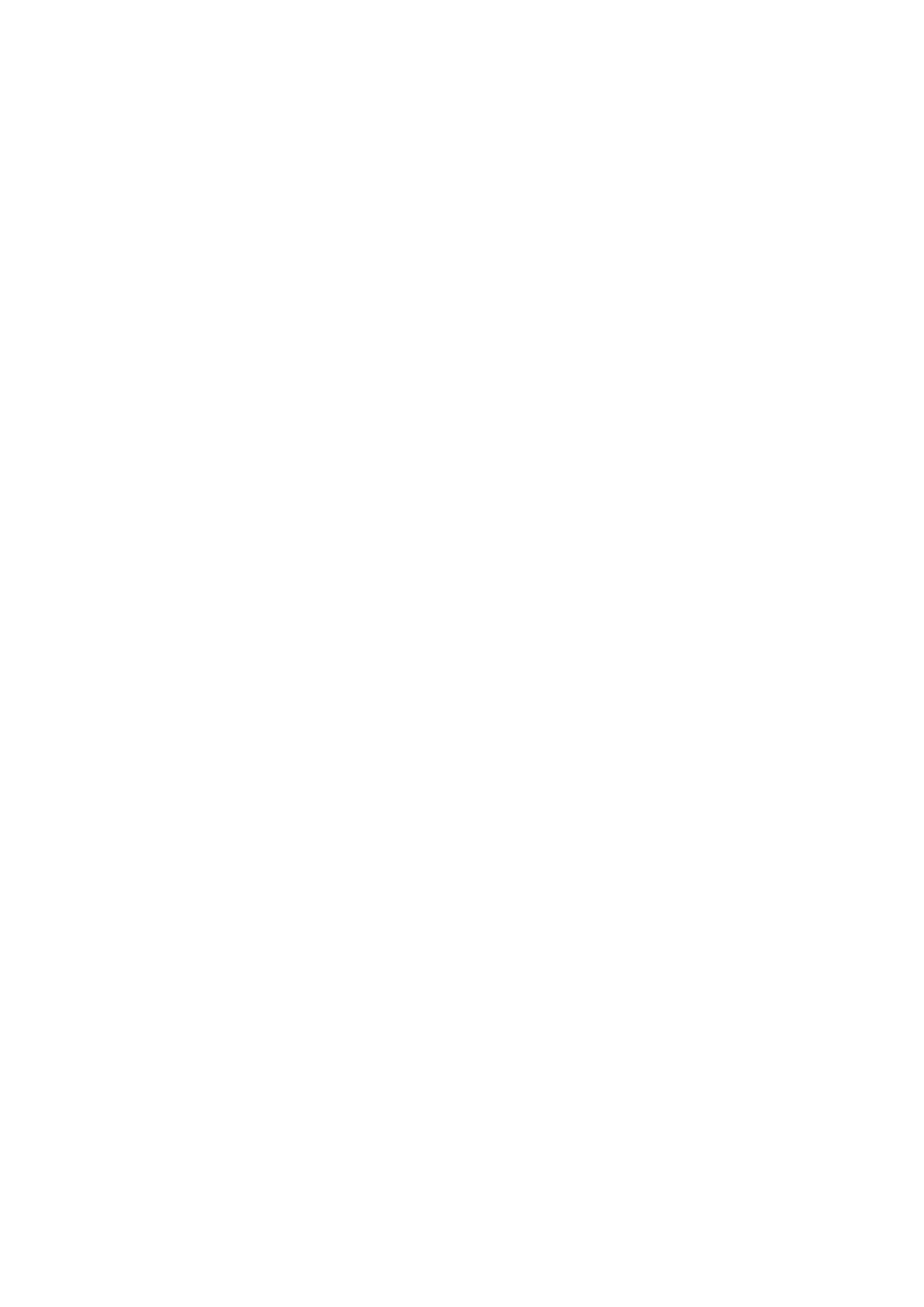### Page 8 of 9 Pages

 (c) The following table sets forth the transactions effected by each of the Reporting Persons listed in Item 5(a) during the past sixty days. Unless otherwise noted, each of the transactions set forth below reflects a sale effected on the New York Stock Exchange.

| Trade Date | Price Per<br>Trust<br>$Receipts(\$)$ | Fund   | BVI, Inc.<br>on behalf<br>of BVI Ltd. |
|------------|--------------------------------------|--------|---------------------------------------|
| 08/13/96   | 11,809                               | 82,850 | 178,950                               |

- -----------

 (e) On August 13, 1996, the Reporting Persons, in the aggregate, ceased to be the beneficial owners of five percent or more of the Issuer's Common Stock Trust Receipts. This Amendment No. 1 is, therefore, a final filing.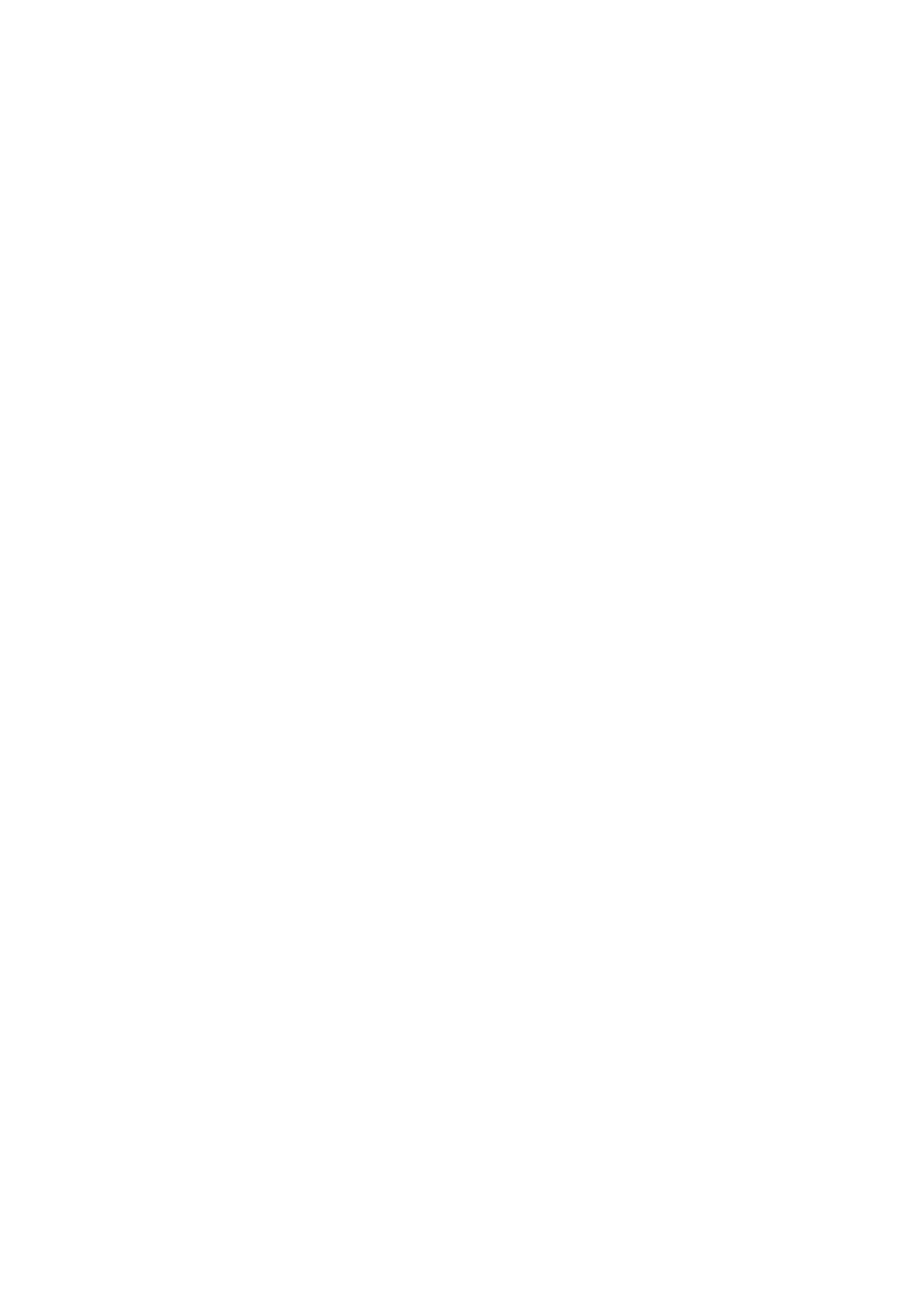#### Page 9 of 9 Pages

 After reasonable inquiry and to the best of our knowledge and belief, we certify that the information set forth in this statement is true, complete and correct.

Dated: August 15, 1996

SC FUNDAMENTAL INC.

By: \_\_\_\_\_\_\_\_\_\_\_\_\_\_\_\_\_\_\_\_\_\_\_\_\_\_\_

- Neil H. Koffler as Attorney-in-Fact for Peter M. Collery, Vice President\*
- THE SC FUNDAMENTAL VALUE FUND, L.P.
	- By: SC FUNDAMENTAL INC.

- By: \_\_\_\_\_\_\_\_\_\_\_\_\_\_\_\_\_\_\_\_\_\_\_\_\_\_\_ Neil H. Koffler as Attorney-in-Fact for Peter M. Collery, Vice President\*
- SC FUNDAMENTAL VALUE BVI, INC.

By: \_\_\_\_\_\_\_\_\_\_\_\_\_\_\_\_\_\_\_\_\_\_\_\_\_\_\_

 Neil H. Koffler as Attorney-in-Fact for Peter M. Collery, Vice President\*

Neil H. Koffler as Attorney-in-Fact for Gary N. Siegler\*

\_\_\_\_\_\_\_\_\_\_\_\_\_\_\_\_\_\_\_\_\_\_\_\_\_\_

\_\_\_\_\_\_\_\_\_\_\_\_\_\_\_\_\_\_\_\_\_\_\_\_\_\_

Neil H. Koffler as Attorney-in-Fact for Peter M. Collery\*

\*Executed by Neil H. Koffler as Attorney-in-Fact for Peter M. Collery and Gary N. Siegler. The Powers of Attorney for Gary N. Siegler and Peter M. Collery appointing Neil H. Koffler as Attorney-in-Fact was filed by the Reporting Person as Exhibit A to Amendment No. 5 of Schedule 13D relating to US Facilities Corporation on August 4, 1995 and is hereby incorporated herein by reference. 79831